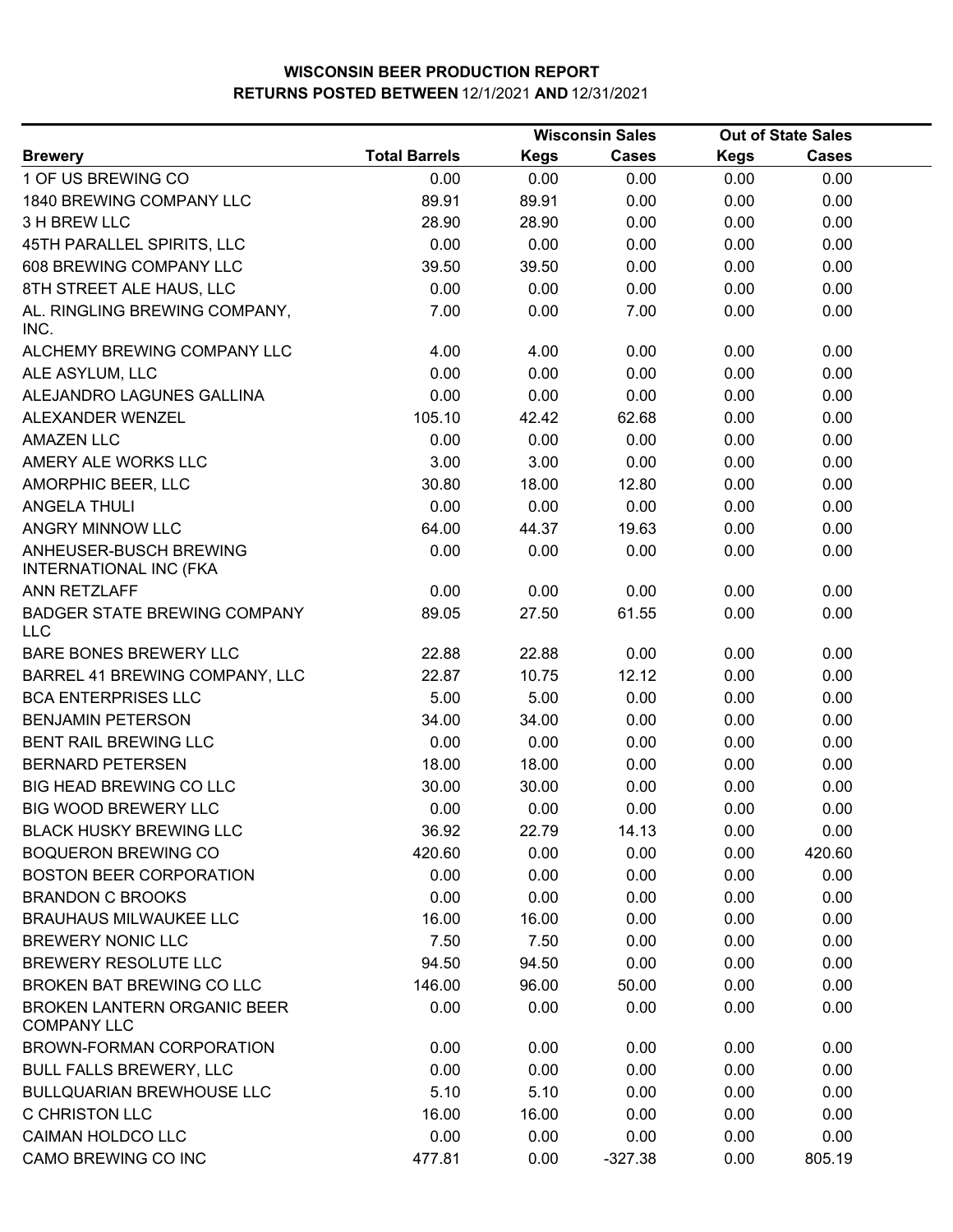|                                                     |                      |             | <b>Wisconsin Sales</b> |             | <b>Out of State Sales</b> |  |
|-----------------------------------------------------|----------------------|-------------|------------------------|-------------|---------------------------|--|
| <b>Brewery</b>                                      | <b>Total Barrels</b> | <b>Kegs</b> | <b>Cases</b>           | <b>Kegs</b> | <b>Cases</b>              |  |
| CAPITAL BREWERY COMPANY, INC.                       | 233.08               | 196.63      | 0.00                   | 36.45       | 0.00                      |  |
| CAPITAL BREWERY COMPANY, INC.                       | 110.38               | 0.00        | 110.38                 | 0.00        | 0.00                      |  |
| CENTRAL WATERS BREWING CO., INC.                    | 731.37               | 205.61      | 428.57                 | 25.17       | 72.02                     |  |
| CENTRAL WATERS BREWING CO., INC.                    | 63.35                | 32.00       | 31.35                  | 0.00        | 0.00                      |  |
| <b>CHAD M FORSBERG</b>                              | 3.50                 | 3.50        | 0.00                   | 0.00        | 0.00                      |  |
| CHIPPEWA RIVER DISTILLERY AND<br><b>BREWERY LLC</b> | 22.52                | 8.33        | 14.19                  | 0.00        | 0.00                      |  |
| COFFEE GROUNDS, INC.                                | 0.00                 | 0.00        | 0.00                   | 0.00        | 0.00                      |  |
| <b>COLLECTIVE ARTS USA LTD</b>                      | 1,488.03             | 17.65       | 48.07                  | 272.38      | 1,149.93                  |  |
| CONCH CO. INC.                                      | 13.77                | 12.90       | 0.87                   | 0.00        | 0.00                      |  |
| COPPER MOUNTAIN BEVERAGE CO                         | 0.00                 | 0.00        | 0.00                   | 0.00        | 0.00                      |  |
| COPPER STATE BREWERY LLC                            | 178.24               | 178.24      | 0.00                   | 0.00        | 0.00                      |  |
| <b>CORVALE LLC</b>                                  | 13.00                | 13.00       | 0.00                   | 0.00        | 0.00                      |  |
| <b>CRAIG J. PETERSON</b>                            | 0.00                 | 0.00        | 0.00                   | 0.00        | 0.00                      |  |
| <b>CROOK &amp; MARKER LLC</b>                       | 0.00                 | 0.00        | 0.00                   | 0.00        | 0.00                      |  |
| <b>CROOK &amp; MARKER LLC</b>                       | 0.00                 | 0.00        | 0.00                   | 0.00        | 0.00                      |  |
| DAIRYAIR, LLC                                       | 1.00                 | 1.00        | 0.00                   | 0.00        | 0.00                      |  |
| DANA KAINZ                                          | 26.50                | 26.50       | 0.00                   | 0.00        | 0.00                      |  |
| DANIEL D SCHEY                                      | 30.80                | 20.79       | 10.01                  | 0.00        | 0.00                      |  |
| DANIEL E SCHULD                                     | 5.50                 | 5.50        | 0.00                   | 0.00        | 0.00                      |  |
| DAS VENTURES INC.                                   | 0.00                 | 0.00        | 0.00                   | 0.00        | 0.00                      |  |
| DAVID A KNUTH                                       | 48.00                | 48.00       | 0.00                   | 0.00        | 0.00                      |  |
| DEAD BIRD BREWING COMPANY                           | 0.00                 | 0.00        | 0.00                   | 0.00        | 0.00                      |  |
| DEAD BIRD BREWING COMPANY                           | 0.00                 | 0.00        | 0.00                   | 0.00        | 0.00                      |  |
| DELAFIELD BREWHAUS LLC                              | 6.00                 | 6.00        | 0.00                   | 0.00        | 0.00                      |  |
| <b>DELTA BEER LLC</b>                               | 83.86                | 75.73       | 8.13                   | 0.00        | 0.00                      |  |
| <b>DENNIS E ERB</b>                                 | 5.00                 | 5.00        | 0.00                   | 0.00        | 0.00                      |  |
| DIAGEO AMERICAS SUPPLY INC                          | 30,331.87            | 0.00        | 0.00                   | 0.00        | 30,331.87                 |  |
| DJ FEDDERLY MANAGEMENT<br><b>CONSULTANT LLC</b>     | 0.00                 | 0.00        | 0.00                   | 0.00        | 0.00                      |  |
| <b>DONALD R MAHAN</b>                               | 0.00                 | 0.00        | 0.00                   | 0.00        | 0.00                      |  |
| <b>DOUBLE BREW LLC</b>                              | 0.00                 | 0.00        | 0.00                   | 0.00        | 0.00                      |  |
| DREWRYS COMPANY                                     | 0.00                 | 0.00        | 0.00                   | 0.00        | 0.00                      |  |
| DRIFTLESS BREWING COMPANY LLC                       | 43.60                | 43.60       | 0.00                   | 0.00        | 0.00                      |  |
| DRIFTLESS PURE LLC                                  | 5.79                 | 5.79        | 0.00                   | 0.00        | 0.00                      |  |
| DUBS BREW, LLC                                      | 6.83                 | 6.83        | 0.00                   | 0.00        | 0.00                      |  |
| DUESTERBECK'S BREWING COMPANY,<br><b>LLC</b>        | 62.50                | 62.50       | 0.00                   | 0.00        | 0.00                      |  |
| EAGLE TRACE BREWING COMPANY<br><b>LLC</b>           | 4.00                 | 4.00        | 0.00                   | 0.00        | 0.00                      |  |
| EAGLE TRACE BREWING COMPANY<br><b>LLC</b>           | 410.69               | 87.75       | 322.94                 | 0.00        | 0.00                      |  |
| EAST TROY BREWERY CO                                | 11.00                | 11.00       | 0.00                   | 0.00        | 0.00                      |  |
| <b>EGR LLC</b>                                      | 44.50                | 44.50       | 0.00                   | 0.00        | 0.00                      |  |
| <b>EMPRIZE BREWING LLC</b>                          | 0.00                 | 0.00        | 0.00                   | 0.00        | 0.00                      |  |
| ENLIGHTENED BREWING COMPANY<br>LLC.                 | 151.11               | 40.50       | 110.61                 | 0.00        | 0.00                      |  |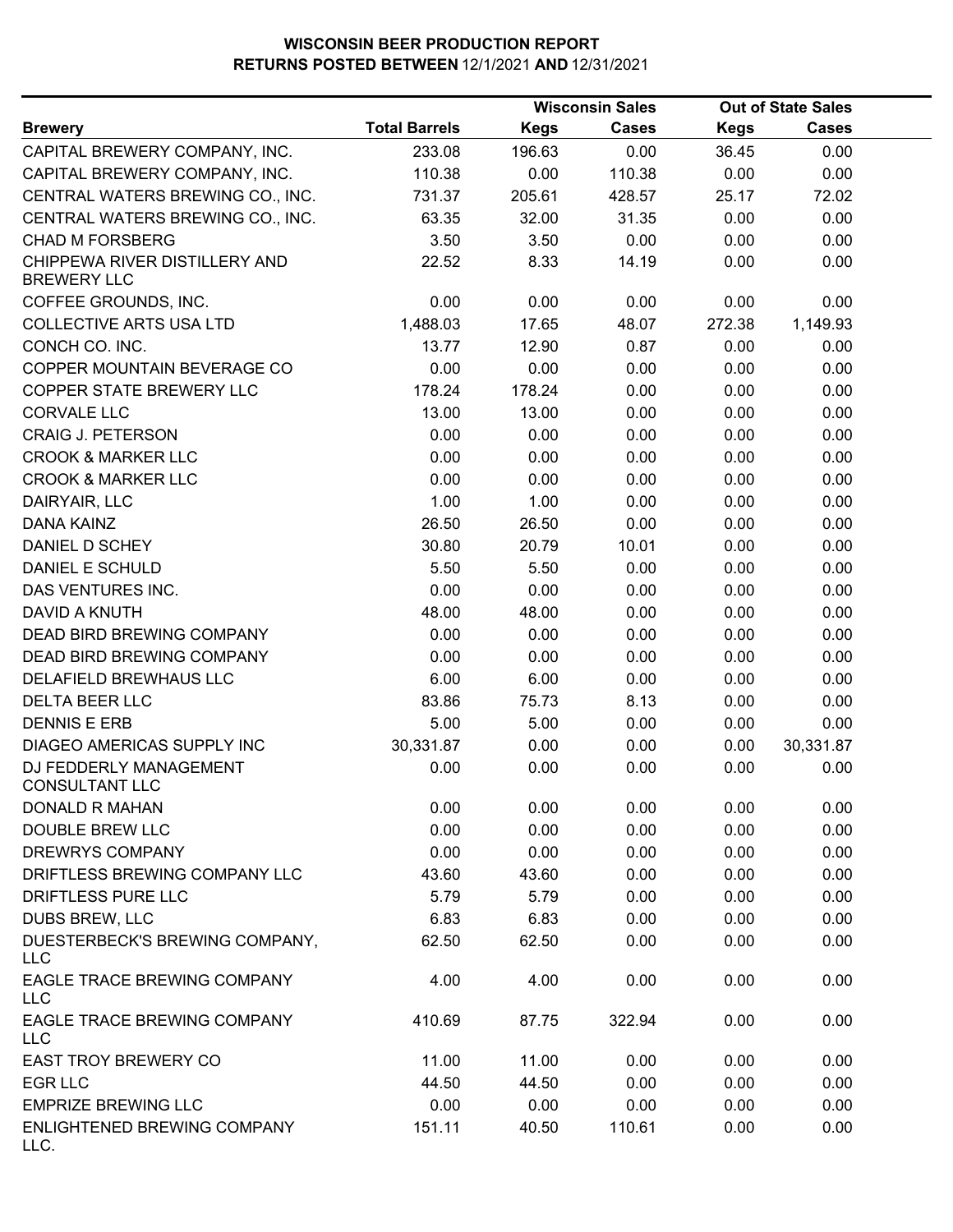|                                                      |                      |             | <b>Wisconsin Sales</b> |       | <b>Out of State Sales</b> |  |
|------------------------------------------------------|----------------------|-------------|------------------------|-------|---------------------------|--|
| <b>Brewery</b>                                       | <b>Total Barrels</b> | <b>Kegs</b> | <b>Cases</b>           | Kegs  | Cases                     |  |
| FERMENTORIUM BEVERAGE<br><b>COMPANY LLC</b>          | 112.25               | 47.48       | 64.77                  | 0.00  | 0.00                      |  |
| FFATS BREWING COMPANY, LLC                           | 6.00                 | 6.00        | 0.00                   | 0.00  | 0.00                      |  |
| FIFTH WARD BREWING COMPANY LLC                       | 75.58                | 56.10       | 19.48                  | 0.00  | 0.00                      |  |
| FIVE STAR BREWING CO INC.                            | 168.53               | 0.00        | $-213.31$              | 0.00  | 381.84                    |  |
| FLIX ENTERTAINMENT LLC                               | 12.40                | 12.40       | 0.00                   | 0.00  | 0.00                      |  |
| FORTRESS NUTRITION, LLC                              | 0.00                 | 0.00        | 0.00                   | 0.00  | 0.00                      |  |
| FOX RIVER BREWING COMPANY II, LLC                    | 66.77                | 29.77       | 37.00                  | 0.00  | 0.00                      |  |
| FOX RIVER BREWING COMPANY, LLC                       | 40.87                | 40.87       | 0.00                   | 0.00  | 0.00                      |  |
| FOXTOWN-GBC, INC.                                    | 52.47                | 46.92       | 5.55                   | 0.00  | 0.00                      |  |
| <b>FRESAR INC</b>                                    | 0.00                 | 0.00        | 0.00                   | 0.00  | 0.00                      |  |
| <b>FULTON LLC</b>                                    | 10.31                | 0.00        | 10.31                  | 0.00  | 0.00                      |  |
| <b>G5 BREWING COMPANY LLC</b>                        | 77.50                | 77.50       | 0.00                   | 0.00  | 0.00                      |  |
| <b>GARYS PREMIUM COCKTAILS</b>                       | 0.00                 | 0.00        | 0.00                   | 0.00  | 0.00                      |  |
| <b>GATHERING PLACE BREWING</b><br><b>COMPANY LLC</b> | 47.96                | 15.42       | 32.54                  | 0.00  | 0.00                      |  |
| GD3, LLC                                             | 72.55                | 72.55       | 0.00                   | 0.00  | 0.00                      |  |
| GD4, LLC                                             | 45.00                | 45.00       | 0.00                   | 0.00  | 0.00                      |  |
| <b>GIANT JONES BREWING LLC</b>                       | 22.99                | 8.87        | 14.12                  | 0.00  | 0.00                      |  |
| GJS SALES, INC.                                      | 649.25               | 0.00        | 649.25                 | 0.00  | 0.00                      |  |
| <b>GOOD CITY BREWING LLC</b>                         | 137.25               | 66.00       | 71.25                  | 0.00  | 0.00                      |  |
| <b>GOOD CITY BREWING LLC</b>                         | 0.00                 | 0.00        | 0.00                   | 0.00  | 0.00                      |  |
| <b>GRAY BREWING CO.</b>                              | 52.85                | 17.00       | 23.29                  | 0.50  | 12.06                     |  |
| <b>GREEN BAY BREWING COMPANY</b>                     | 663.16               | 131.29      | 527.87                 | 4.00  | 0.00                      |  |
| <b>GREENVIEW BREWING LLC</b>                         | 27.74                | 3.80        | 23.94                  | 0.00  | 0.00                      |  |
| <b>GREGORY YORK</b>                                  | 28.90                | 28.90       | 0.00                   | 0.00  | 0.00                      |  |
| <b>GUY R LILJA</b>                                   | 0.00                 | 0.00        | 0.00                   | 0.00  | 0.00                      |  |
| HEART OF THE NORTH BREWING CO                        | 1.50                 | 1.50        | 0.00                   | 0.00  | 0.00                      |  |
| <b>HERBIERY LLC</b>                                  | 0.00                 | 0.00        | 0.00                   | 0.00  | 0.00                      |  |
| HILLSBORO BREWING COMPANY LLC                        | 121.88               | 121.88      | 0.00                   | 0.00  | 0.00                      |  |
| HOG HOUSE BREWING, LLC                               | 0.00                 | 0.00        | 0.00                   | 0.00  | 0.00                      |  |
| HOOPS OF DANE COUNTY, INC.                           | 0.00                 | 0.00        | 0.00                   | 0.00  | 0.00                      |  |
| HOOPS OF DANE COUNTY, INC.                           | 0.00                 | 0.00        | 0.00                   | 0.00  | 0.00                      |  |
| HOOPS OF DANE COUNTY, INC.                           | 0.00                 | 0.00        | 0.00                   | 0.00  | 0.00                      |  |
| HOP & BARREL BREWING COMPANY,<br><b>LLC</b>          | 76.34                | 21.99       | 8.84                   | 22.66 | 22.85                     |  |
| HOP HAUS BREWING COMPANY LLC                         | 0.00                 | 0.00        | 0.00                   | 0.00  | 0.00                      |  |
| HOP HAUS BREWING COMPANY LLC                         | 51.00                | 51.00       | 0.00                   | 0.00  | 0.00                      |  |
| HORNELL BREWING CO INC                               | 9,155.00             | 0.00        | $-0.38$                | 0.00  | 9,155.38                  |  |
| <b>ISAAC SHOWAKI</b>                                 | 410.81               | 39.33       | 371.48                 | 0.00  | 0.00                      |  |
| JACQUELYN FORBES KEARNS                              | 30.00                | 30.00       | 0.00                   | 0.00  | 0.00                      |  |
| <b>JAMES METZ</b>                                    | 19.53                | 18.58       | 0.00                   | 0.95  | 0.00                      |  |
| <b>JAMES PLOETZ</b>                                  | 1.30                 | 1.30        | 0.00                   | 0.00  | 0.00                      |  |
| <b>JASON H WHITE</b>                                 | 0.00                 | 0.00        | 0.00                   | 0.00  | 0.00                      |  |
| <b>JEAN M LANE</b>                                   | 31.12                | 31.12       | 0.00                   | 0.00  | 0.00                      |  |
| <b>JENNIFER DIGIACOMO</b>                            | 0.00                 | 0.00        | 0.00                   | 0.00  | 0.00                      |  |
| <b>JEREMY BEACH</b>                                  | 0.00                 | 0.00        | 0.00                   | 0.00  | 0.00                      |  |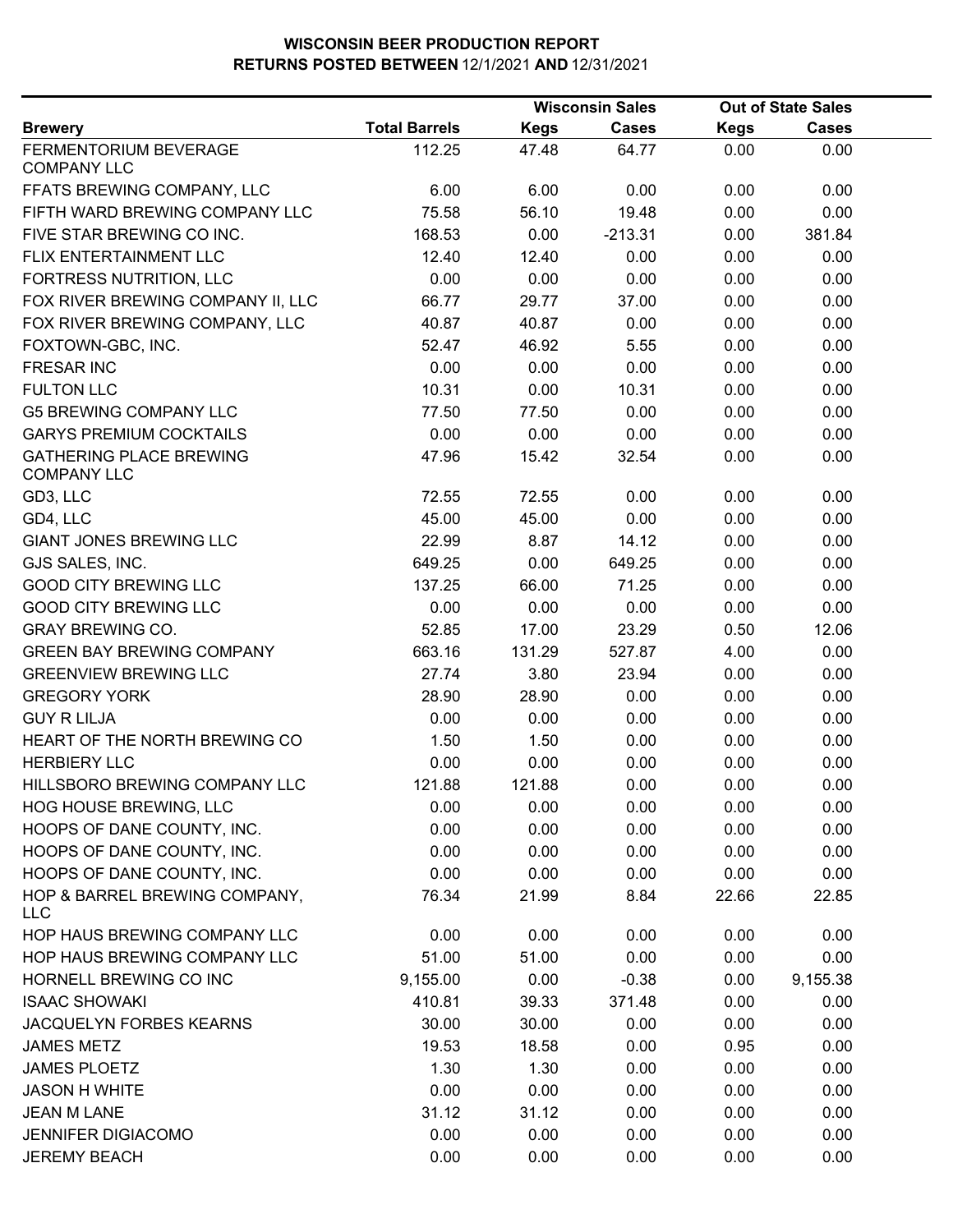|                                                       |                      |             | <b>Wisconsin Sales</b> |             | <b>Out of State Sales</b> |
|-------------------------------------------------------|----------------------|-------------|------------------------|-------------|---------------------------|
| <b>Brewery</b>                                        | <b>Total Barrels</b> | <b>Kegs</b> | <b>Cases</b>           | <b>Kegs</b> | <b>Cases</b>              |
| <b>JONATHAN CHRISTIANSEN</b>                          | 8.80                 | 6.80        | 2.00                   | 0.00        | 0.00                      |
| JRKM MANAGEMENT COMPANY                               | 12.71                | 12.71       | 0.00                   | 0.00        | 0.00                      |
| JRKM MANAGEMENT COMPANY                               | 0.00                 | 0.00        | 0.00                   | 0.00        | 0.00                      |
| KARBEN4 BREWING LLC                                   | 510.12               | 168.25      | 341.87                 | 0.00        | 0.00                      |
| KATCHEVER & CO LLC                                    | 79.62                | 35.67       | 43.95                  | 0.00        | 0.00                      |
| KELLERMEISTER BEVERAGES, LLC                          | 43.97                | 22.52       | 21.45                  | 0.00        | 0.00                      |
| <b>KIRK C BANGSTAD</b>                                | 0.00                 | 0.00        | 0.00                   | 0.00        | 0.00                      |
| KOWALSKE BREWING LLC                                  | 0.00                 | 0.00        | 0.00                   | 0.00        | 0.00                      |
| KOWALSKE BREWING LLC                                  | 0.00                 | 0.00        | 0.00                   | 0.00        | 0.00                      |
| KRIER FOODS, INC.                                     | 0.00                 | 0.00        | 0.00                   | 0.00        | 0.00                      |
| LAKEFRONT BREWERY, INC.                               | 3,114.66             | 861.49      | 1,757.32               | 63.00       | 432.85                    |
| LAKEFRONT BREWERY, INC.                               | 0.00                 | 0.00        | 0.00                   | 0.00        | 0.00                      |
| LAKEWALK BREWERY AND CAFE<br><b>COMPANY</b>           | 25.00                | 25.00       | 0.00                   | 0.00        | 0.00                      |
| <b>LARRY TRACHENBROIT</b>                             | 0.00                 | 0.00        | 0.00                   | 0.00        | 0.00                      |
| LAYMAN BREWING, LLC                                   | 2.77                 | 2.47        | 0.00                   | 0.30        | 0.00                      |
| <b>LAZY MONK BREWING LLC</b>                          | 42.13                | 23.10       | 19.03                  | 0.00        | 0.00                      |
| LEDGESTONE ESTATE LLC                                 | 42.00                | 42.00       | 0.00                   | 0.00        | 0.00                      |
| LEE BURGESS                                           | 0.00                 | 0.00        | 0.00                   | 0.00        | 0.00                      |
| LEFFEL ROOTS, LLC                                     | 0.00                 | 0.00        | 0.00                   | 0.00        | 0.00                      |
| <b>LEVI FUNK</b>                                      | 13.45                | 5.00        | 8.45                   | 0.00        | 0.00                      |
| <b>LIFT BRIDGE BREWING</b><br><b>TECHNOLOGIES LLC</b> | 27.40                | 24.00       | 3.40                   | 0.00        | 0.00                      |
| LOOKING FOR GROUP BREWING<br><b>MADISON LLC</b>       | 0.00                 | 0.00        | 0.00                   | 0.00        | 0.00                      |
| LOST ISLAND WINE LLC                                  | 5.80                 | 5.80        | 0.00                   | 0.00        | 0.00                      |
| LOW DAILY LLC                                         | 10.20                | 10.20       | 0.00                   | 0.00        | 0.00                      |
| LUCKYS 1313 BREW PUB INVESTOR<br><b>LLC</b>           | 0.00                 | 0.00        | 0.00                   | 0.00        | 0.00                      |
| LUCKYS 1313 BREW PUB INVESTOR<br><b>LLC</b>           | 10.00                | 10.00       | 0.00                   | 0.00        | 0.00                      |
| LUCKYS 1313 BREW PUB INVESTOR<br><b>LLC</b>           | 0.00                 | 0.00        | 0.00                   | 0.00        | 0.00                      |
| MAG ENTERTAINMENT LLC                                 | 0.00                 | 0.00        | 0.00                   | 0.00        | 0.00                      |
| <b>MARK ANTHONY BREWING INC</b>                       | 77,866.13            | 0.00        | 11,683.29              | 0.00        | 66,182.84                 |
| <b>MATTHEW J GERDTS</b>                               | 15.50                | 15.50       | 0.00                   | 0.00        | 0.00                      |
| MATTHEW R SCHMIDT                                     | 25.00                | 25.00       | 0.00                   | 0.00        | 0.00                      |
| MCFLESHMAN'S BREWING CO., LLC.                        | 41.07                | 23.02       | 18.05                  | 0.00        | 0.00                      |
| <b>MCZ'S BREWING, LLC</b>                             | 1.90                 | 1.90        | 0.00                   | 0.00        | 0.00                      |
| MELMS BREWING COMPANY INC                             | 15.75                | 15.75       | 0.00                   | 0.00        | 0.00                      |
| MICHAEL CHRISTENSON                                   | 7.00                 | 7.00        | 0.00                   | 0.00        | 0.00                      |
| MICHAEL W ZUPKE                                       | 1.00                 | 1.00        | 0.00                   | 0.00        | 0.00                      |
| MILWAUKEE BREWING COMPANY                             | 15.00                | 15.00       | 0.00                   | 0.00        | 0.00                      |
| MILWAUKEE BREWING COMPANY                             | 3,816.08             | 217.75      | 3,598.33               | 0.00        | 0.00                      |
| MILWAUKEE BREWING COMPANY                             | 0.00                 | 0.00        | 0.00                   | 0.00        | 0.00                      |
| <b>MISSION BREWERY INC</b>                            | 0.00                 | 0.00        | 0.00                   | 0.00        | 0.00                      |
| MOBCRAFT BEER INC.                                    | 533.22               | 68.67       | 435.92                 | 0.00        | 28.63                     |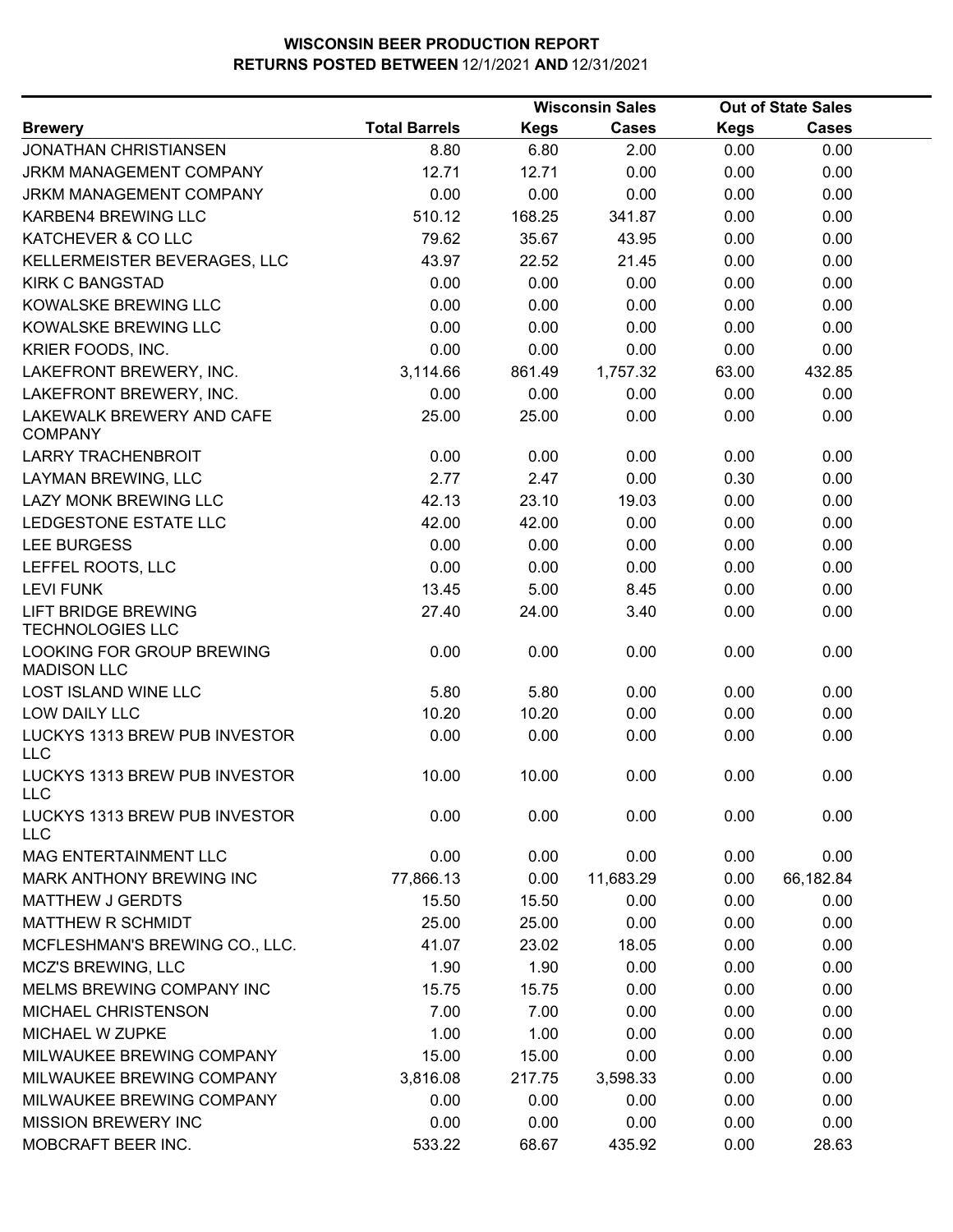|                                                        |                      |             | <b>Wisconsin Sales</b> |             | <b>Out of State Sales</b> |  |
|--------------------------------------------------------|----------------------|-------------|------------------------|-------------|---------------------------|--|
| <b>Brewery</b>                                         | <b>Total Barrels</b> | <b>Kegs</b> | <b>Cases</b>           | <b>Kegs</b> | <b>Cases</b>              |  |
| MODICUM BREWING LLC                                    | 13.73                | 10.25       | 3.48                   | 0.00        | 0.00                      |  |
| MOLSON COORS BEVERAGE<br><b>COMPANY USA LLC</b>        | 3,517.54             | 294.84      | 2,374.73               | 336.00      | 511.97                    |  |
| <b>MOLSON COORS BEVERAGE</b><br><b>COMPANY USA LLC</b> | 829.67               | 0.02        | 829.65                 | 0.00        | 0.00                      |  |
| MOLSON COORS BEVERAGE<br><b>COMPANY USA LLC</b>        | 522,630.51           | 8,103.15    | 114,127.70             | 32,864.41   | 367,535.25                |  |
| MOLSON COORS BEVERAGE<br><b>COMPANY USA LLC</b>        | 148.01               | 0.00        | $-0.05$                | 0.00        | 148.06                    |  |
| MOLSON COORS USA LLC                                   | 0.00                 | 0.00        | 0.00                   | 0.00        | 0.00                      |  |
| MONTELLO BREWING COMPANY LLC                           | 0.00                 | 0.00        | 0.00                   | 0.00        | 0.00                      |  |
| MOOSEJAW PIZZA & BREWING CO LLC                        | 79.80                | 75.23       | 4.57                   | 0.00        | 0.00                      |  |
| <b>MORRISWEYER LLC</b>                                 | 0.00                 | 0.00        | 0.00                   | 0.00        | 0.00                      |  |
| MOUNTAIN CREST SRL, LLC                                | 6,686.09             | 13.25       | 572.05                 | 0.00        | 6,100.79                  |  |
| NATHANIEL FAKLER                                       | 20.60                | 20.60       | 0.00                   | 0.00        | 0.00                      |  |
| <b>NEW BARONS BREWING</b><br><b>COOPERATIVE</b>        | 12.38                | 10.50       | 1.88                   | 0.00        | 0.00                      |  |
| NEW GLARUS BREWING COMPANY                             | 14,690.76            | 4,390.75    | 10,300.01              | 0.00        | 0.00                      |  |
| NEW GLARUS BREWING COMPANY                             | 705.49               | 77.25       | 628.24                 | 0.00        | 0.00                      |  |
| NEW MERIDIAN BEER, LLC                                 | 27.90                | 27.90       | 0.00                   | 0.00        | 0.00                      |  |
| NICHOLAS JOSEPH CALAWAY                                | 321.30               | 203.05      | 118.25                 | 0.00        | 0.00                      |  |
| NOBLE ROOTS BREWING COMPANY,<br><b>LLC</b>             | 35.81                | 35.81       | 0.00                   | 0.00        | 0.00                      |  |
| NORTHWOODS BREWING CORP LLC                            | 0.00                 | 0.00        | 0.00                   | 0.00        | 0.00                      |  |
| OLD ABE BREWING LLC                                    | 0.00                 | 0.00        | 0.00                   | 0.00        | 0.00                      |  |
| OLD GERMANTOWN LLC                                     | 0.00                 | 0.00        | 0.00                   | 0.00        | 0.00                      |  |
| <b>OLIPHANT BREWING LLC</b>                            | 140.80               | 128.69      | 0.00                   | 12.11       | 0.00                      |  |
| OLOGY BREWING COMPANY, LLC                             | 0.00                 | 0.00        | 0.00                   | 0.00        | 0.00                      |  |
| O'SO BREWING COMPANY                                   | 145.80               | 61.67       | 84.13                  | 0.00        | 0.00                      |  |
| PABST BREWING COMPANY, LLC                             | 7,052.64             | 0.00        | 216.70                 | 0.00        | 6,835.94                  |  |
| PABST HOLDINGS LLC                                     | 0.00                 | 0.00        | $-267.85$              | 0.00        | 267.85                    |  |
| PABST HOLDINGS LLC                                     | 0.00                 | 0.00        | 0.00                   | 0.00        | 0.00                      |  |
| PABST HOLDINGS LLC                                     | 0.00                 | 0.00        | 0.00                   | 0.00        | 0.00                      |  |
| PABST HOLDINGS LLC                                     | 0.00                 | 0.00        | 0.00                   | 0.00        | 0.00                      |  |
| PABST HOLDINGS LLC                                     | 0.00                 | 0.00        | 0.00                   | 0.00        | 0.00                      |  |
| PARCHED EAGLE BREWPUB LLC                              | 7.48                 | 7.48        | 0.00                   | 0.00        | 0.00                      |  |
| PETER H GENTRY                                         | 0.00                 | 0.00        | 0.00                   | 0.00        | 0.00                      |  |
| PETER H GENTRY                                         | 379.55               | 181.50      | 198.05                 | 0.00        | 0.00                      |  |
| PETER PETERSON                                         | 0.00                 | 0.00        | 0.00                   | 0.00        | 0.00                      |  |
| PHUSION PROJECTS LLC                                   | 45,204.21            | -44,442.23  | 45,204.21              | 44,442.23   | 0.00                      |  |
| PIGEON RIVER BREWING LLC                               | 46.34                | 25.83       | 20.51                  | 0.00        | 0.00                      |  |
| PITCHFORK BREWING LLC                                  | 40.00                | 40.00       | 0.00                   | 0.00        | 0.00                      |  |
| PLYMOUTH BREWING COMPANY LLC                           | 169.66               | 180.62      | $-10.96$               | 0.00        | 0.00                      |  |
| PORT HURON BREWING COMPANY,<br><b>LLC</b>              | 0.00                 | 0.00        | 0.00                   | 0.00        | 0.00                      |  |
| PUBLIC CRAFT BREWING COMPANY<br><b>LLC</b>             | 72.73                | 52.04       | 20.69                  | 0.00        | 0.00                      |  |
| R' NOGGIN BREWING LLC                                  | 0.00                 | 0.00        | 0.00                   | 0.00        | 0.00                      |  |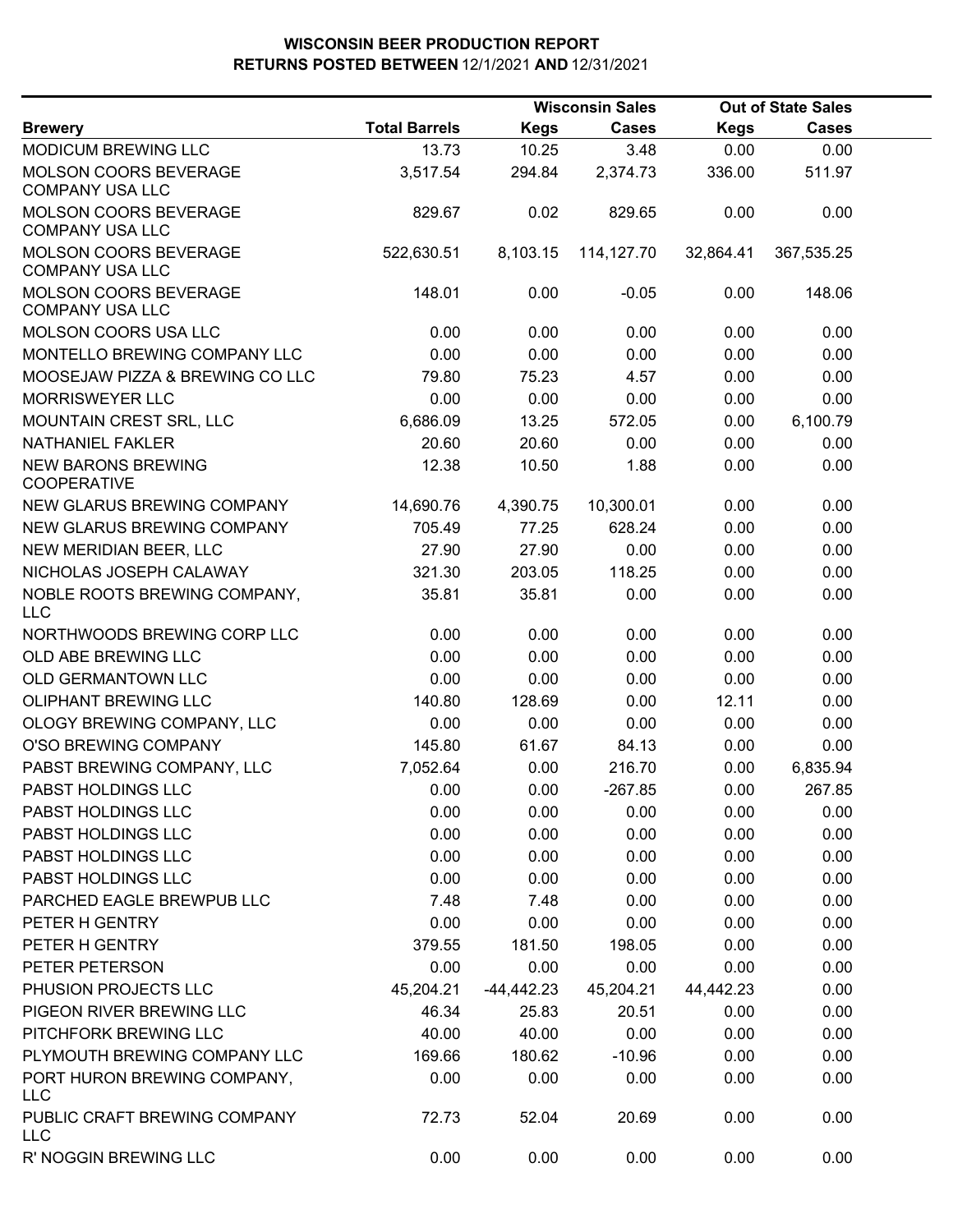|                                                  |                      |             | <b>Wisconsin Sales</b><br><b>Out of State Sales</b> |             |              |  |
|--------------------------------------------------|----------------------|-------------|-----------------------------------------------------|-------------|--------------|--|
| <b>Brewery</b>                                   | <b>Total Barrels</b> | <b>Kegs</b> | <b>Cases</b>                                        | <b>Kegs</b> | <b>Cases</b> |  |
| RACINE BREWING COMPANY                           | 13.25                | 13.25       | 0.00                                                | 0.00        | 0.00         |  |
| RADIX FERMENTATION LLC                           | 0.28                 | 0.00        | 0.28                                                | 0.00        | 0.00         |  |
| RAIL HOUSE PROPERTIES LLC                        | 34.07                | 34.07       | 0.00                                                | 0.00        | 0.00         |  |
| RAISED GRAIN BREWING COMPANY,<br><b>LLC</b>      | 240.19               | 81.17       | 159.02                                              | 0.00        | 0.00         |  |
| RANDYS FUNHUNTERS BREWERY INC                    | 6.00                 | 6.00        | 0.00                                                | 0.00        | 0.00         |  |
| REBELLION BREWING HOLDING<br><b>COMPANY INC</b>  | 29.34                | 29.34       | 0.00                                                | 0.00        | 0.00         |  |
| RED EYE BREWING COMPANY LLC                      | 16.00                | 16.00       | 0.00                                                | 0.00        | 0.00         |  |
| REGAL BRAU BREWING COMPANY LLC                   | 239.17               | 0.00        | 99.62                                               | 0.00        | 139.55       |  |
| RHINELANDER BREWING CO LLC                       | 4,461.71             | 10.00       | 151.39                                              | 0.00        | 4,300.32     |  |
| RHINELANDER BREWING CO LLC                       | 21.35                | 12.80       | 8.55                                                | 0.00        | 0.00         |  |
| RICHARD LARRY JOSEPH                             | 0.00                 | 0.00        | 0.00                                                | 0.00        | 0.00         |  |
| RICHARD LARRY JOSEPH                             | 0.00                 | 0.00        | 0.00                                                | 0.00        | 0.00         |  |
| RICHARD LARRY JOSEPH                             | 41.10                | 41.10       | 0.00                                                | 0.00        | 0.00         |  |
| RICHARD LARRY JOSEPH                             | 0.00                 | 0.00        | 0.00                                                | 0.00        | 0.00         |  |
| RIO LOBO LLC                                     | 3.00                 | 3.00        | 0.00                                                | 0.00        | 0.00         |  |
| <b>ROBERT A LARSON</b>                           | 148.83               | 61.66       | 87.17                                               | 0.00        | 0.00         |  |
| ROCK COUNTY BREWING COMPANY<br><b>LLC</b>        | 38.64                | 38.64       | 0.00                                                | 0.00        | 0.00         |  |
| <b>ROCK'N BEER LLC</b>                           | 12.00                | 12.00       | 0.00                                                | 0.00        | 0.00         |  |
| ROCKY REEF BREWING COMPANY                       | 18.00                | 18.00       | 0.00                                                | 0.00        | 0.00         |  |
| <b>ROGER HILLESTAD</b>                           | 8.16                 | 8.16        | 0.00                                                | 0.00        | 0.00         |  |
| <b>ROGER MILLER</b>                              | 12.83                | 12.83       | 0.00                                                | 0.00        | 0.00         |  |
| ROUND MAN BREWING CO., LLC                       | 17.41                | 17.41       | 0.00                                                | 0.00        | 0.00         |  |
| ROWLAND'S CALUMET BREWING CO.,<br>INC.           | 30.00                | 30.00       | 0.00                                                | 0.00        | 0.00         |  |
| ROWLAND'S CALUMET BREWING CO.,<br>INC.           | 0.00                 | 0.00        | 0.00                                                | 0.00        | 0.00         |  |
| <b>RUSH RIVER BREWING LLC</b>                    | 147.39               | 23.58       | $-11.73$                                            | 47.00       | 88.54        |  |
| RYAN D STOLT                                     | 11.36                | 8.17        | 3.19                                                | 0.00        | 0.00         |  |
| SAHALE ALE WORKS, LLC                            | 22.50                | 22.50       | 0.00                                                | 0.00        | 0.00         |  |
| SAWMILL BREWING CO INC                           | 37.85                | 37.85       | 0.00                                                | 0.00        | 0.00         |  |
| SAWMILL LOGGER ENTERPRISES LLC                   | 0.00                 | 0.00        | 0.00                                                | 0.00        | 0.00         |  |
| SHB HOLDINGS LLC                                 | 5.50                 | 5.50        | 0.00                                                | 0.00        | 0.00         |  |
| SLEEMAN BREWING COMPANY USA<br><b>INC</b>        | 7,153.37             | 0.00        | $-0.01$                                             | 0.00        | 7,153.38     |  |
| SOME NERVE BREWING COMPANY LLC                   | 1.86                 | 1.86        | 0.00                                                | 0.00        | 0.00         |  |
| SOUTH SHORE BREWERY, INC.                        | 14.01                | 14.01       | 0.00                                                | 0.00        | 0.00         |  |
| SOUTH SHORE BREWERY, INC.                        | 96.91                | 35.34       | 48.48                                               | 7.50        | 5.59         |  |
| SPB LLC                                          | 1,799.11             | 381.50      | 975.39                                              | 105.25      | 336.97       |  |
| SPRECHER BREWING COMPANY, LLC                    | 4.75                 | 4.75        | $-6.17$                                             | 0.00        | 6.17         |  |
| STARBOARD BREWING COMPANY LLC                    | 7.00                 | 7.00        | 0.00                                                | 0.00        | 0.00         |  |
| STATE LINE DISTILLERY, LLC                       | 0.00                 | 0.00        | 0.00                                                | 0.00        | 0.00         |  |
| STATION 1 BREWING COMPANY AND<br>MUSIC HALL, LLC | 0.00                 | 0.00        | 0.00                                                | 0.00        | 0.00         |  |
| STEELHEAD ALEWORKS LLC                           | 0.00                 | 0.00        | 0.00                                                | 0.00        | 0.00         |  |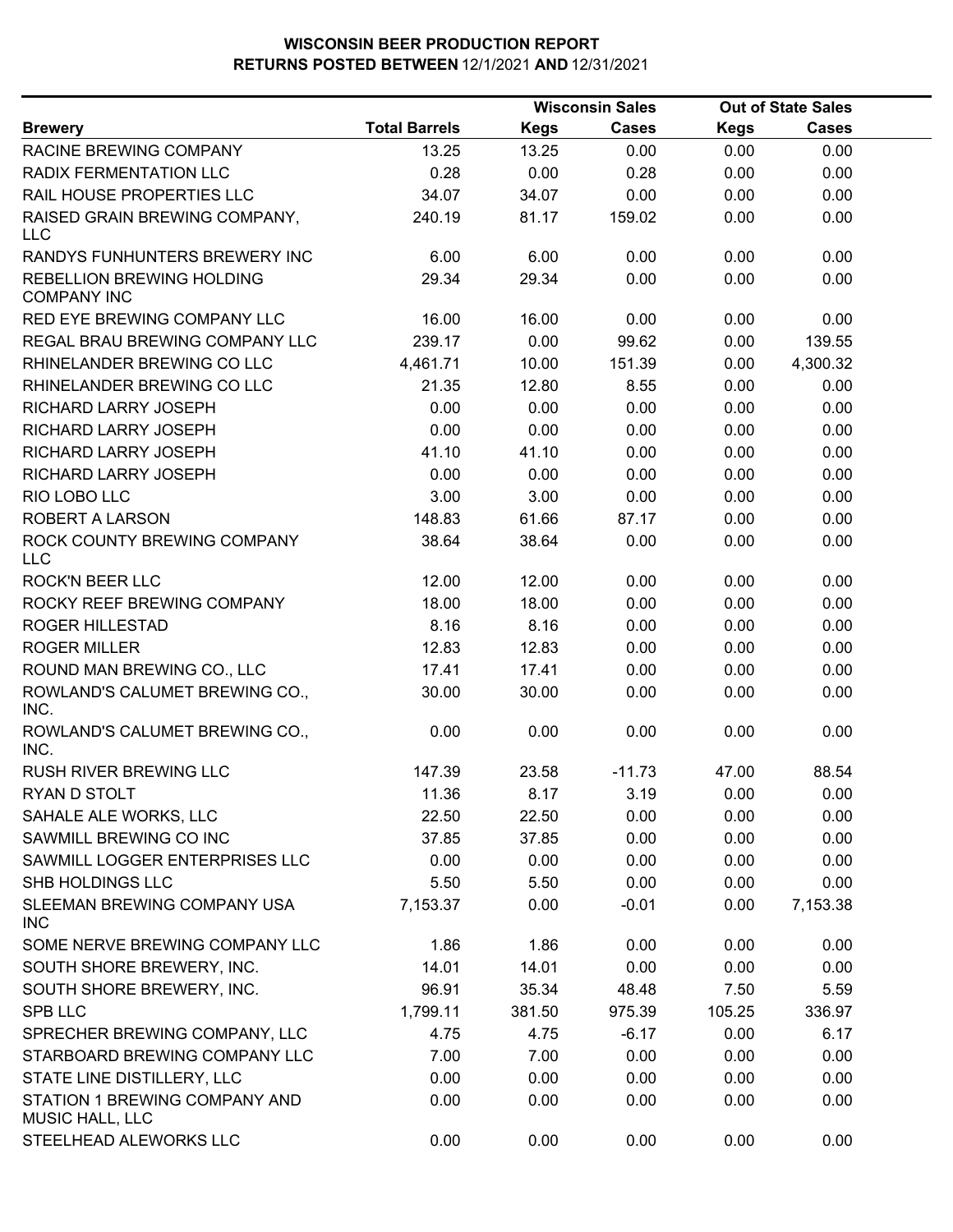|                                                        |                      |             | <b>Wisconsin Sales</b> |             | <b>Out of State Sales</b> |  |
|--------------------------------------------------------|----------------------|-------------|------------------------|-------------|---------------------------|--|
| <b>Brewery</b>                                         | <b>Total Barrels</b> | <b>Kegs</b> | <b>Cases</b>           | <b>Kegs</b> | <b>Cases</b>              |  |
| <b>STEPHEN B ZINK</b>                                  | 4.92                 | 4.92        | 0.00                   | 0.00        | 0.00                      |  |
| STILLMANK BREWING COMPANY                              | 117.62               | 51.33       | 66.29                  | 0.00        | 0.00                      |  |
| STONE ARCH BREWPUB INC.                                | 122.17               | 122.17      | 0.00                   | 0.00        | 0.00                      |  |
| STUBBORN BROTHERS BREWERY LLC                          | 34.89                | 34.89       | 0.00                   | 0.00        | 0.00                      |  |
| SUNSHINE BREWING COMPANY LLC                           | 0.00                 | 0.00        | 0.00                   | 0.00        | 0.00                      |  |
| SUPERMOON BEER COMPANY LLC                             | 12.00                | 5.50        | 6.50                   | 0.00        | 0.00                      |  |
| SWITCHGEAR BREWING COMPANY<br><b>LLC</b>               | 11.50                | 11.50       | 0.00                   | 0.00        | 0.00                      |  |
| THE EAU CLAIRE BREWING PROJECT<br>LLC                  | 468.83               | 53.67       | 234.06                 | 26.68       | 154.42                    |  |
| THE EXPLORIUM BREWPUB LLC                              | 71.16                | 71.16       | 0.00                   | 0.00        | 0.00                      |  |
| THE EXPLORIUM BREWPUB LLC                              | 0.00                 | 0.00        | 0.00                   | 0.00        | 0.00                      |  |
| THE GARAGE BIKES & BREWS LLC                           | 4.50                 | 4.50        | 0.00                   | 0.00        | 0.00                      |  |
| THE GD 2, LLC                                          | 28.00                | 28.00       | 0.00                   | 0.00        | 0.00                      |  |
| THE GREAT DANE PUB AND BREWING<br>COMPANY, INC.        | 104.90               | 104.90      | 0.00                   | 0.00        | 0.00                      |  |
| THE LONE GIRL BREWING COMPANY -<br><b>WAUNAKEE LLC</b> | 36.50                | 36.50       | 0.00                   | 0.00        | 0.00                      |  |
| THE MCKENZIE RIVER CORPORATION                         | 0.00                 | 0.00        | 0.00                   | 0.00        | 0.00                      |  |
| THIRD SPACE BREWING LLC                                | 805.67               | 213.50      | 592.17                 | 0.00        | 0.00                      |  |
| THUMB KNUCKLE BREWING COMPANY                          | 0.00                 | 0.00        | 0.00                   | 0.00        | 0.00                      |  |
| <b>TIMOTHY DUERST</b>                                  | 22.60                | 22.60       | 0.00                   | 0.00        | 0.00                      |  |
| <b>TIMOTHY M NELSON</b>                                | 348.50               | 348.50      | 0.00                   | 0.00        | 0.00                      |  |
| TITLETOWN BREWING CO LLC                               | 209.58               | 91.17       | 118.41                 | 0.00        | 0.00                      |  |
| <b>TOPPLING GOLIATH INC</b>                            | 0.00                 | 0.00        | 0.00                   | 0.00        | 0.00                      |  |
| TRAP ROCK BREWING COMPANY INC                          | 30.00                | 30.00       | 0.00                   | 0.00        | 0.00                      |  |
| TRIBUTE BREWING COMPANY LLC                            | 28.05                | 9.57        | 18.48                  | 0.00        | 0.00                      |  |
| TURTLE STACK BREWERY, LLC                              | 23.00                | 23.00       | 0.00                   | 0.00        | 0.00                      |  |
| TWELVE5 BEVERAGE CO., LLC                              | 8,776.92             | $-6.05$     | 521.90                 | 6.05        | 8,255.02                  |  |
| UNITED BRANDS COMPANY INC                              | 65.25                | 0.00        | 65.25                  | 0.00        | 0.00                      |  |
| UNITED BRANDS LLC                                      | 0.00                 | 0.00        | 0.00                   | 0.00        | 0.00                      |  |
| UNIVERSAL SALES INC                                    | 544.54               | 1.50        | 21.77                  | 0.50        | 520.77                    |  |
| URBAN HARVEST BREWING COMPANY<br><b>LLC</b>            | 7.50                 | 7.50        | 0.00                   | 0.00        | 0.00                      |  |
| VENNTURE BREW COMPANY LLC                              | 16.54                | 6.78        | 9.76                   | 0.00        | 0.00                      |  |
| <b>VIKING BREW PUB LLC</b>                             | 22.00                | 22.00       | 0.00                   | 0.00        | 0.00                      |  |
| <b>VIKING BREWING</b>                                  | 8.72                 | 5.54        | 3.18                   | 0.00        | 0.00                      |  |
| VINTAGE II, INC.                                       | 0.00                 | 0.00        | 0.00                   | 0.00        | 0.00                      |  |
| VINTAGE II, INC.                                       | 133.90               | 133.90      | 0.00                   | 0.00        | 0.00                      |  |
| VINTAGE II, INC.                                       | 137.60               | 137.60      | 0.00                   | 0.00        | 0.00                      |  |
| <b>VINTAGE LLC</b>                                     | 0.00                 | 0.00        | 0.00                   | 0.00        | 0.00                      |  |
| WALNUT BREWERY, INC.                                   | 26.30                | 26.30       | 0.00                   | 0.00        | 0.00                      |  |
| WATER STREET BREWERY, INC.                             | 0.00                 | 0.00        | 0.00                   | 0.00        | 0.00                      |  |
| WESTALLION BREWING COMPANY LLC                         | 30.00                | 30.00       | 0.00                   | 0.00        | 0.00                      |  |
| WG BARR BEVERAGE COMPANY LP                            | 346.65               | 45.30       | 301.35                 | 0.00        | 0.00                      |  |
| WHITEWATER MUSIC HALL LLC                              | 3.00                 | 3.00        | 0.00                   | 0.00        | 0.00                      |  |
| <b>WILLIAM L SCHNEIDER</b>                             | 18.00                | 18.00       | 0.00                   | 0.00        | 0.00                      |  |